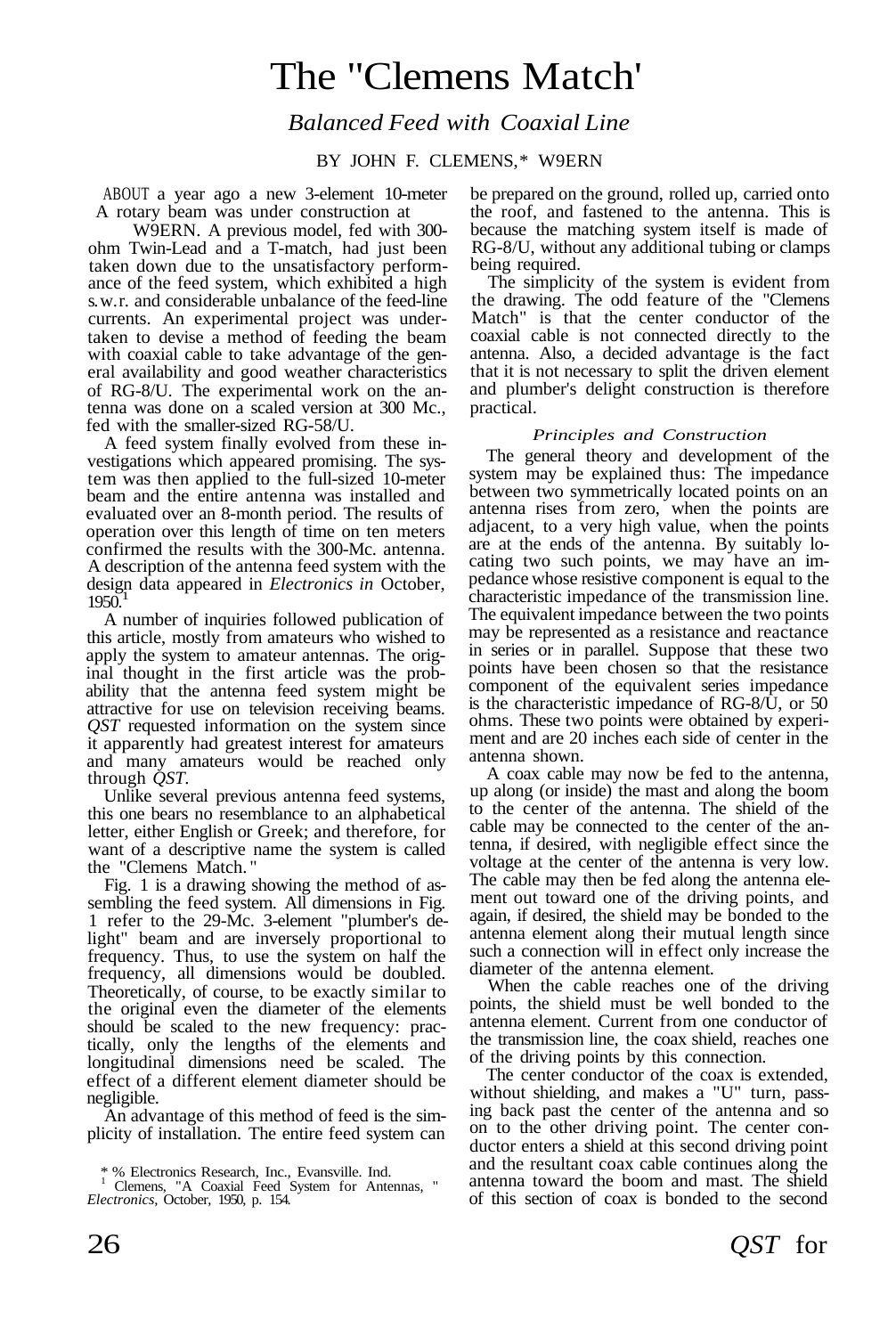driving point. This second section of cable is eventually short-circuited to form an equivalent capacitive reactance. In the antenna of Fig. 1 a 72-inch length of coax provides the proper value of capacitive reactance. The shield of the shorted coax section may also be bonded electrically to the antenna, mast, and boom, if desired, but it is essential that the shield be well connected to the antenna at the second driving point.

The entire assembly is almost perfectly symmetrical and as a result may be expected to be free of electrical unbalance effects.

The purpose of the shorted coax section is to provide a capacitance to resonate with the inductance of the exposed center conductor of the cable, which is the cross lead (42 inches long in Fig. 1) plus the small additional equivalent series inductance of the antenna element itself between the two driving points. All of these various capacitive and inductive components can be calculated once the two driving points have been



experimentally determined. However, the determination of these quantities is only of academic interest since the experimental data were necessary to fix the 50-ohm feed points.

During the experimental work on the antenna, one model was tested with bare braid coax with the braid contacting the mast and antenna. The performance of this antenna was exactly the same when the braid was insulated everywhere except at the connections to the two driving points. Since the weatherproof feature of coax was a prime aim, the final installation was made with RG-8/U with the vinyl jacket intact, except for an inch or so at each connecting point where a heavy soldering lug was soldered to the braid and fastened to the antenna element with a selftapping screw. The entire region of the connection was then taped with Scotch electrical tape to prevent the entry of water under the vinyl jacket. The cross lead was formed of 42 inches of coax center conductor from which the vinyl jacket and shield braid had been removed. The heavy polyethylene insulation was left on the center conductor for weatherproofing. After 8 months, which, included a winter, the feed system was still in perfect condition. The 42-inch length of center conductor sags about 3 inches below the antenna element and from a distance the feed system looks like a T-match.

Both the feed line and the shorted capacitive section were wound in a slow spiral a turn or two around the antenna element for mechanical support and likewise spiraled around the mast and then taped in position.

#### *Transmission-Line Pick-Up*

Standing-wave measurements on the transmission line showed a perfect 1/1 match at 29 Mc., rising to approximately  $1.5/1$  at  $28.5$  and 30. 0 Mc. Experiment then continued to determine the balance of the feed-line currents. Balance of the feed-line currents is essential to achieve maximum signal-to-noise ratio, since the beam and not the feed line does the receiving.

One test for balance is the alignment between the direction of maximum radiation and the elements of the antenna, maximum radiation occurring perpendicular to the antenna element in a balanced antenna. This desirable condition was found to exist by tests with a field-strength meter and local receiver S-meters. The voltages at the two tips of the antenna were compared and found to be the same by dangling flashlight bulbs at each tip. The center conductor of the coax was then broken at the antenna where it emerged from the shield and the receiver in the shack went  $Fig. 1$  — Details of the bal- completely dead, demonstrating anced coax matching system. the lack of signal pick-up on the shield.

> Several remarkable instances of the benefits of a balanced coax feed have been observed. For instance, when an electric appliance such as a sewing machine was operated in the house below the operating room, it was found that an S9 signal of perfect readability which was only slightly affected by the noise disappeared far below the noise when the shield was broken at the receiver even though the center conductor remained connected. The noise signal from the sewing machine also rose from S4 or so to S9+ when the shield connection was broken at the receiver.

> The directional characteristic of the beam was just as pronounced on reception as on transmission, a further indication of balanced feed.

> The same matching system should be applicable to other types of antennas, such as a 4-element beam or simple half-wave single element. It is possible that 50-ohm cable can be matched even to a half-wave dipole having a center impedance of 73 ohms, because the antenna is not broken but allowed to shunt the resistance component which can produce a 50-ohm equivalent series\_ resistance by suitable selection of the

## **February 1951 27**